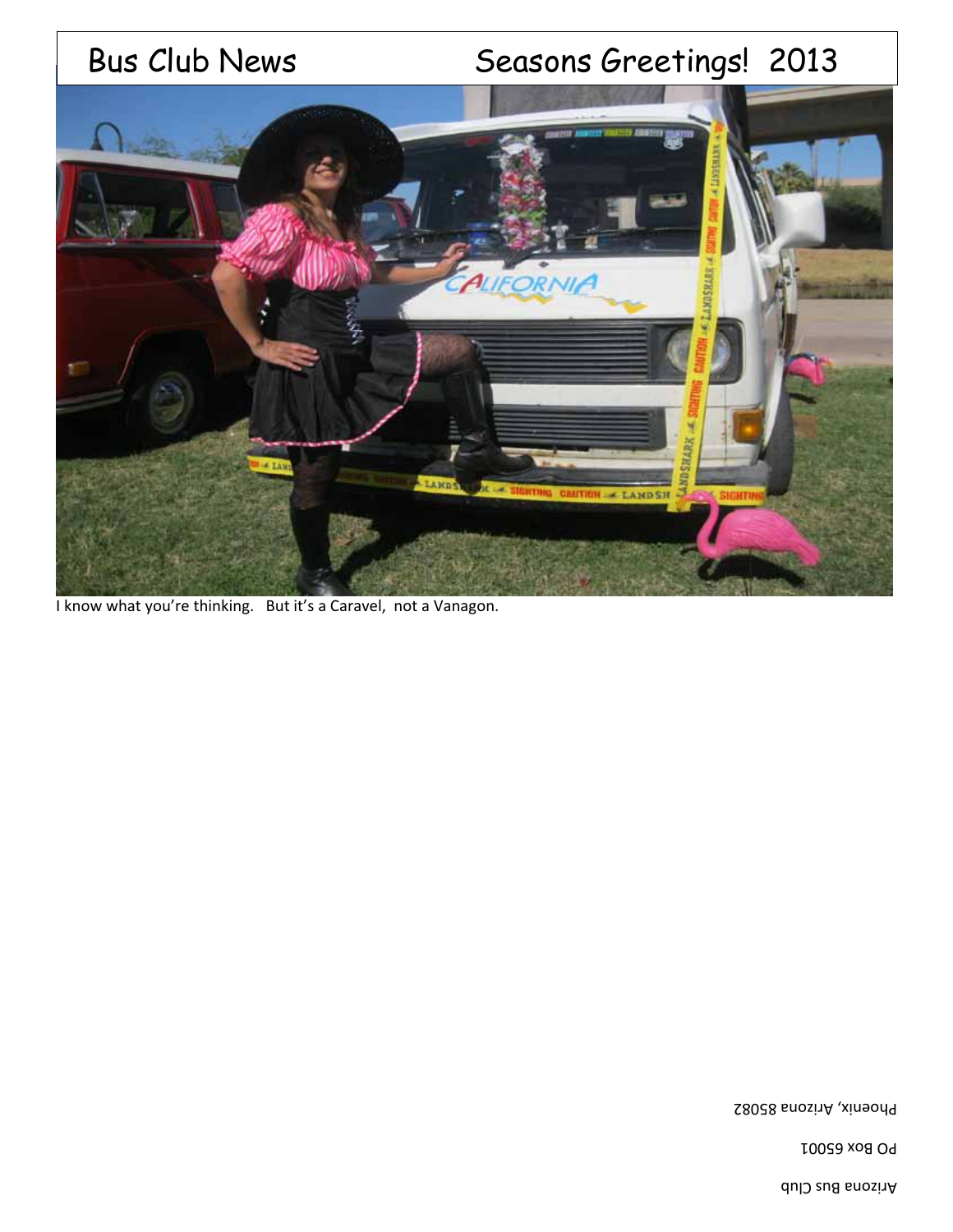

What are we getting into? 2014 raffle bus! Behind the wheel

Just like the anticipation you might experience while waiting for your shredded beef chimichanga ordered extra crispy with beans, shredded lettuce, diced tomatoes, swimming in spicy green sauce and drenched in gooey cheese (yes, YES, gooey cheese!) the anticipation surrounding Bus Club board elections continue. January's newsletter will have better coverage about this entre as the results are not in. Fortunately you won't be waiting till January for January's issue. We'll have a parts list for the bus, Pics from the December events and so on. This issue covers the madness of our holiday season takeoff along with some other interesting tech tips about your bus (not for the sleight of heart), Bus Club Holiday party etiquette, what to expect early next year and wow, another issue DONE. Enough chit chat already! Get your snacks & a beer, get comfy and get reading because we've got a lot to cover! Prost!



Painfully obvious advertizing for the Yuma campout.

## Meeting Place Department

No General Meeting in December! Just a reminder that there is no General Meeting in December. January's meeting might be at a new location. Many suggestions (read Flack!) regarding potential meeting locations have been considered. So, as of yet, January's General meeting spot has not been decided on. Rumor mill has it that we will probably be holding up at Bill Fielder's Custom Frame shop located near Rosita's on Hohokam Ave. A potentially quiet place, bring your own food & beverages sort of thing, lot's of space for mischief, conveniently located just off the 143 from what I'm told. Google the shop if you wanna stop in & check it out for yourself. Cleanest bathroom around! I'm going to do some recon work and get back with everyone in our January newsletter as to what we've decided. Happy Holiday's everyone!

#### Wait, when do you guys meet?

The Club's general meeting takes place on the third Wednesday of the month. We are currently meeting at Aunt Chilada's on Morten Ave in Phoenix. We moved here because they serve FOOD, and our Supreme Exhaulted Leader can hear himself talk during the meeting. O.k., AND we get a room by ourselves, AND our own private servers, AND awesome chips & salsa, AND convenient parking near our room so we can check on our rides, AND whatever. General Meeting to start at 7pm. Come early for better seats. **MEMBERSHIP DUES** are STILL only \$20 per year. WHAT? I know, we might be upping that amount soon, forever postage only lasts so long, so get your renewal dues in QUICK before someone changes their mind. Please send your dues or renewals in the form of check or money orders to:

#### **Arizona Bus Club c/o Membership PO Box 65001 Phoenix Arizona 85082**

Send dues in the form of bus parts & pieces or raffle bus donations c/o Chad Jacobsen. Send dues in the form of EBT debit cards or gold bullion c/o Gary Lampinen. Upon receipt of payment, we will do our best to update your membership to ensure you receive this quality publication throughout the year to keep you up to date on Bus Club activities, gossip & VW events. If this isn't enough for you, do what I do & check out www.thesamba.com.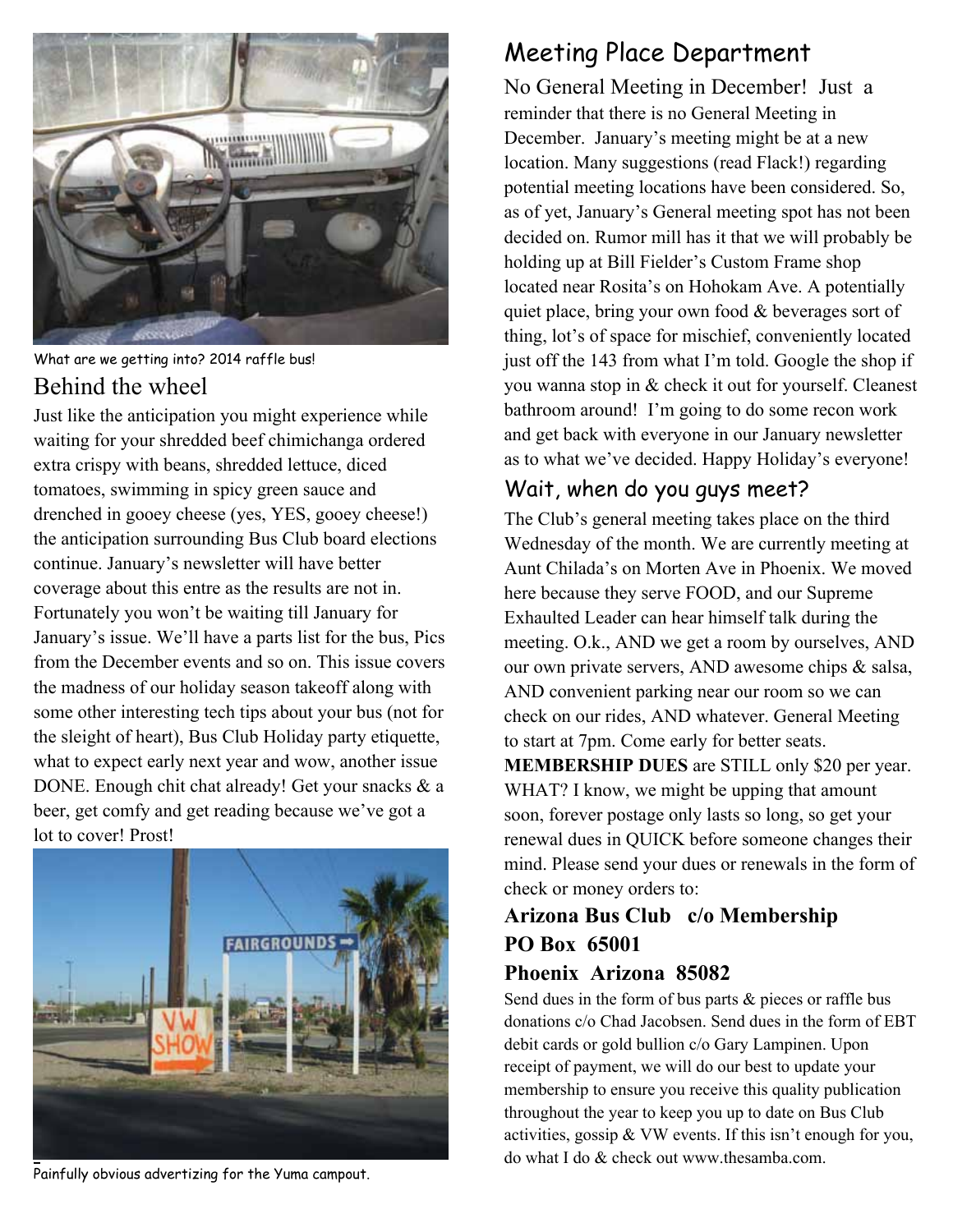**I CAN'T GET ENOUGH BUS CLUB!** I know,

right? So, if seeing your ABC friends at meetings, work parties, campouts or at the local pub isn't enough, you can now communicate with each other via the ABC yahoo group! Sounds obvious for….obvious reasons but this group of yahoos has a yahoo group on, would you believe, yahoogroups? Carefully follow these instructions to join the group. Do Not Deviate! **Step #1:** Access personal e-mail account. **Step #2:** Send an e-mail to:

Arizonabusclub-subscribe@yahoogroups.com

**Step #3:** Show spouse how computer savvy you are. **Helpful tip:** Some people open an additional e-mail account just for their Bus Club needs as the volume of banter can clog a small inbox or a standard size tub drain. Good idea! Don't forget to check every now & then and clean it often. **DISCLAIMER:** Hey gang, we can be the source of good information and really bad rumors so please understand that: The views and opinions expressed in the Arizona Bus Club newsletter are those of the individual contributors and are not necessarily those of the board, general members or the editors unless otherwise stated. Usually it's the beer talking. No Arizona Bus Club board member, past or present, shall be held liable for any damages, death, injury, paper cuts or harm resulting from the use or misuse of any information contained in the newsletter or the newsletter itself.

Your current Bus Club Board includes: Peace Keeper – Will Davis – Not on Yahoo groups Cruise Director – Craig Stradling – On Yahoo groups Membership – Chris Lee & Girls – On Yahoo groups Appointed Scribe – Kristin  $L$  – Not on Yahoo groups Keeper of Coin – Nancy Axtell – On Yahoo groups Second in Command – Mike Baleda – On Yahoo Supreme Exhaulted Leader – Gary Lampinen – One Yahoo

**General Meeting Notes** with November's notes will return with the publication of January's issue available on news stands in December.

**Newly elected board members** will be announced in January's Newsletter.

#### Things to do in the snow Department

As promised in last months issue, weve got things to do in the snow. But really, use your imagination folks! Hey, anyone up for a K.O.A. snow camp weekend? I'll give Janyel a call and she'll clear off the spots. Let's talk! Newsletter Contributions Department

Hey gang, often enough we at the news get the feeling that some would-be contributors believe that we enjoy reading our own thoughts so much that there isn't any room for anyone else. Nothing could be further from the truth. We LOVE other people's contributions and we are more than willing to publish them and give credit to the author, or not. Disclosure is up to you. The news has several regular contributors to keep this stuff fresh & Lively and we're always looking any kind of bus related article. So don't be shy, send it by and if you need help editing your article we can assist with punctuation, spelling, grammar or whatever. Send your imperfect piece of future Pulitzer prize material to busclubeditor@gmail.com and we'll make sure it gets published. Deadline for submission is usually the  $5<sup>th</sup>$  of the month. Yes it's an arbitrary day, but we've GOT to have time to work your article in. If we can't include it in one month, don't worry, we'll save it for the next issue. Parents are encouraged to pass this opportunity along to their kids as we are always looking for articles from an alternate point of view. That and the articles are easier to read. Finger paint, crayon or other multi media submissions are always welcome. Hope to hear from ya!

#### Volkstock! Part Deux

What a pleasant event experienced this November! Hosted by Lunde Peoria Volkswagen and German Toyz, Volkstock was a good local event to attend. Sunny days, camping on grass, goats running around acting like kids, kids running around acting like animals, swaps and BUSES. So, yes, there were other VWs on the grounds and if you're into the water cooled coupes or the Ghias and lowered bugs, go read someone else's blog. Raffle prizes were plentiful, as were the tasty snacks and good, era appropriate music. Personally, I enjoy the car show. The IDEAS you can STEAL, seeing what other people have done to trick their rides, the cool gadgets & lighted accessories that they've found (like a chromium plated, fully illuminated, genuine accessory shift knob) but more importantly, I look for a project, similar to my own, to see how someone overcame a problem I was having as I was modifying my ride. Free Info! This was the second time around for this event and it did NOT disappoint. Thank you Mark Miller and staff for putting this event together! Mark Miller - events@peoriavw.com 623-875-4067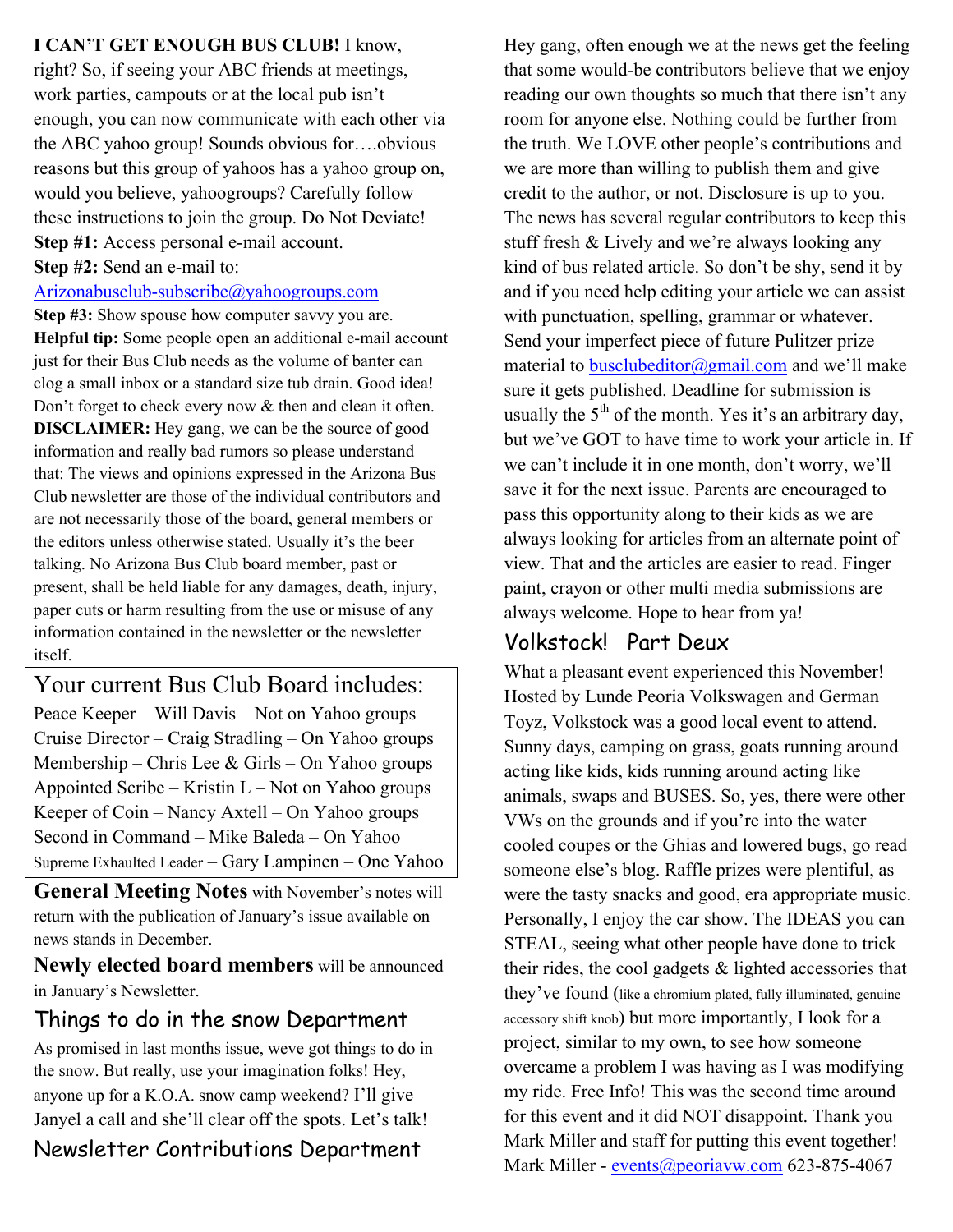#### Buses on the River #12



The nine o'clock convoy to the show. Better late than never! Here's an event that has been around a while. Hosted by our beloved Yumans, buses on the river is a good



First there was air. Then there was….. opportunity to explore Yuma during the cooler month of November.



…more air!

So let's digress from the usual event report to explore a bit. Our side trip took us to Barbara & Bill Bowles "Das Bratwurst Haus" located at 204 S Madison which is just north of the Giss Parkway roundabout. Half a click from Gateway Park is a sizeable transplanted chunk of Bavaria that will take care of your hunger & thirst for the fadderland. Plenty of German brews on tap & in bottles and Bavarian fare that did not disappoint and didn't break our bank. Schnitzel, spatzel, sauerbraten, strudel & cold suds combined to create a most pleasant dining experience in a restaurant depicting scenes from Bavaria which only added to our German dining experience. Event catering is available, Closed on Monday. Look to friend them on Facebook.



Lot's of space available for late night arrivals. So, where were we? Ah, our weekend puppy pile camping spot was on a nice patch of grass inside the Yuma county fairgrounds complete with convenient toilets and nearby showers.



Factory VW powered motorcycle? Cool bike! Thanks Gary! The fairground itself provides a nice comfortable walking area for exercise and the HUGE eucalyptus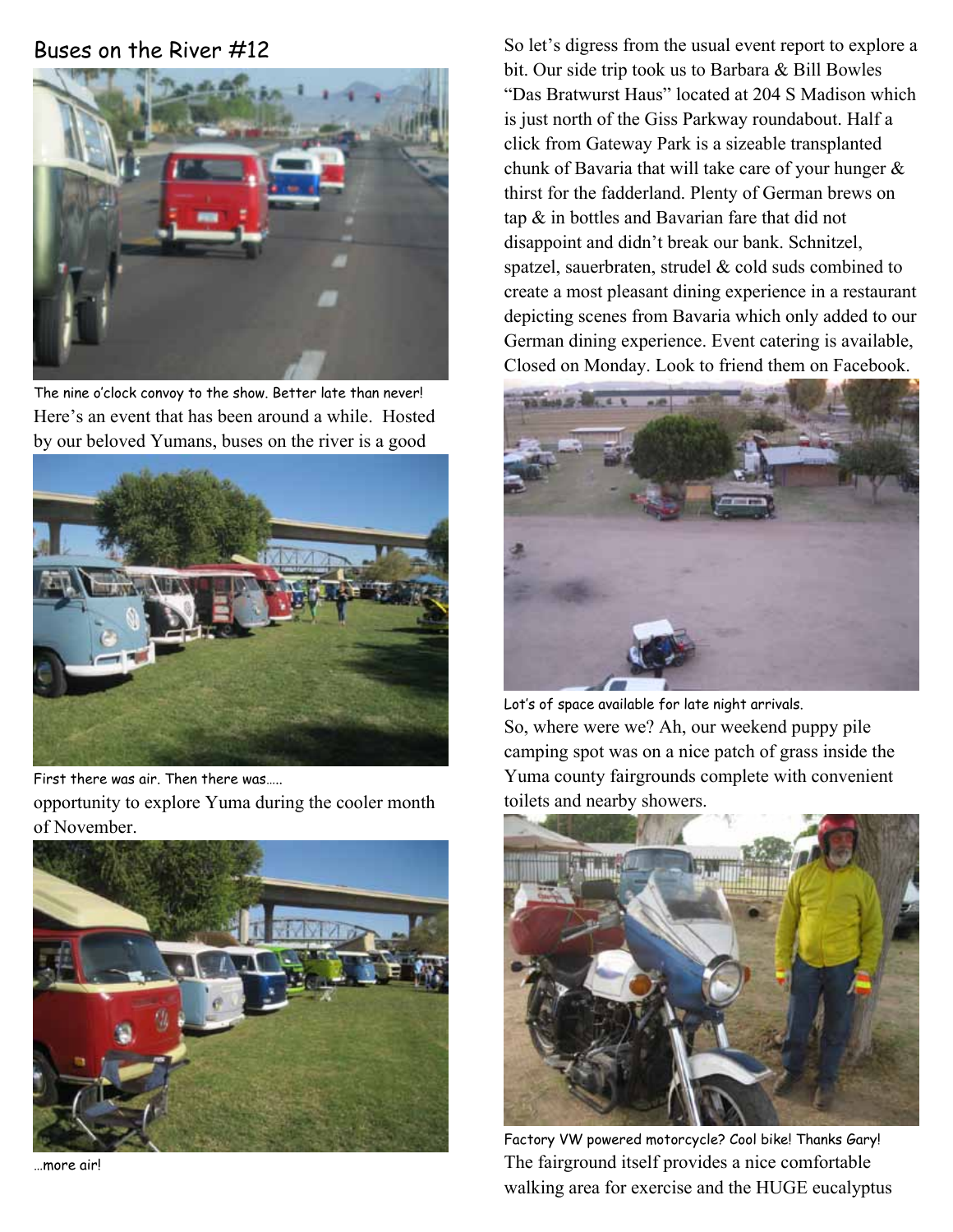trees provide shade all day long for lazy weekend camping we all deserve.

If fat, lazy cat camping isn't your thing, then follow the Saturday morning caravan to Yuma's Gateway park and show off your vehicle! Raffle prizes typically include a turnkey engine, a bus transmission and loads of VW related swag, tuneup kits & new parts. Thank you Andy for hosting the raffle!



Shaded by the HUGE eucalyptus. What a cool venue. Thank you George for selling shirts! Thank you Jim & friends for putting it all together and for the wonderful Friday nite chicken dinner. Come early for a good camping spot & don't forget your cornhole bags for some late night fun.



Not everything is better when it sits on a Ritz. Hot Tech Tip Department

Often times I find myself wanting to freshen up the paint on the floor in the cab of my bus. Mainly because I'm trying to preserve what's left under foot, but also because it's nice to give the floor a good look at a clean, rust free floor, and hitchhikers aren't as hesitant getting in when offered a ride.



 Before "passive sanding" & paint. Hitchhiker beware! As tempting as it is just to scrubbing and then rattle can it, I am haunted with the daunting task of spending minutes sanding the floor to remove rust, old flaking paint etc. So it becomes a task to recoat the floor because of the prep work involved. Unless you're like me and prefer a passive method to sanding the floor. i.e. normal habits geared toward achieving desired results. And it won't make your hand go numb holding the sander. Solution? Playground sand. YES. Take the mat (if you still have one) or shag carpet out of the cab and dump a cup of playground sand inside your cab, get your sandals on & pretend you're at the beach!



What hitchhiker could refuse resting their pack on this floor? If the girlfriend/ wants her side to look pretty, add a second cup on her side of the cab. The urgency of the paint project will determine the amount of time needed to sand. Currently I'm on my fourth month of sanding and am down to bare metal with a minimum of effort on the high traffic areas. So, dump some sand, scoot the feet around and when you've achieved the desired look, garden hose out the rest, let dry & paint! Idea: Spray in bed lining.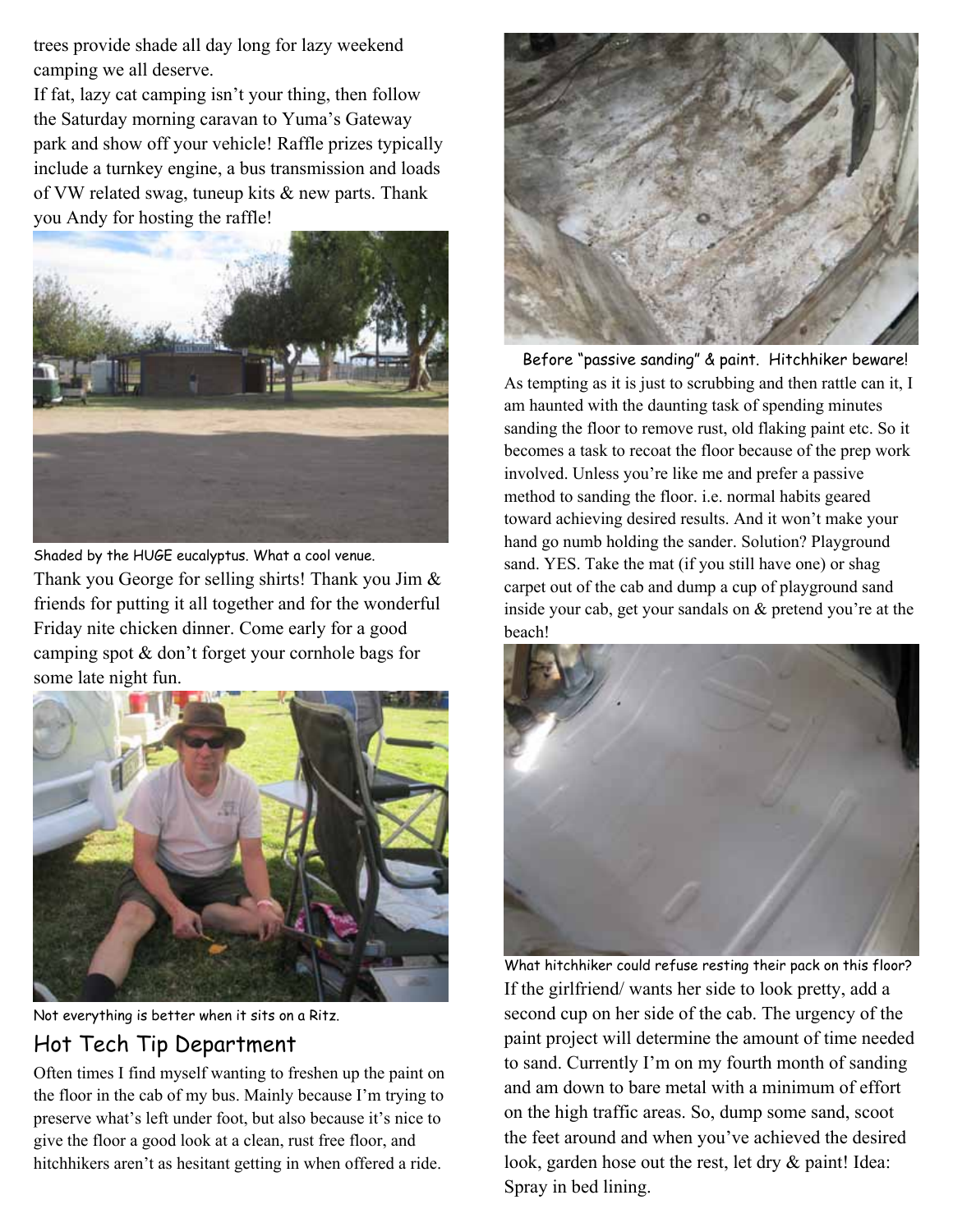#### Ideas. . . . Department

Hey gang, the Arizona Bus Club is always looking for fun, stuff to do on a weekend or early morning. One idea that's been floating around was video taping our buses doing some fun stunts. Ideas included buses entering a round-a-bout and then driving circles till we get the footage we wanted, to an idea about a flying wing of buses driving down the interstate. Probably heading East on Hwy 60 as there are 5 lanes of travel where we could build a decent wing (or three or five) of buses. We'll get some video camera savvy people on the overpass to film the happenings and who knows, assuming local law enforcement doesn't hit us with a citation for not having a parade permit, we could all become famous! Another idea was for a Bus Club Calendar depicting pictures of buses in front of murals located throughout the valley and state. If you've got an idea, send it in to our PO Box or if you're wanting to contribute to an idea send us your submission. We'll keep track and let you know all the details of when, where, who, what etc.



Sorry Roy, beat you to it!

### Coming Events Department

Bus Club is gearing up for a busy holiday season. Don't feel compelled to participate in every event, but don't waste your weekend at home doing chores either. Here are some things that are going on in the world of Bus Club!

November  $28^{th}$  – Beginning of Turkeyday weekend. If you're like me and haven't scored an invitation to the neighbor's house that cooks the really succulent turkey, then join me in the parking lot behind St. Vincent's for some holiday brew and an experience you won't forget.



#### **December 2<sup>nd</sup>** – New Moon

This is when the REAL crazies come out. Quite the opportunity to meet new and interesting people. **December 6<sup>th</sup>** – Staging for APS Light Parade Come to Central and Bethany Home to preview bands, buses and assorted other vehicles decorated from fenders to rooftops with lights and watch panicked people putting the final touches on their rides as the judges walk by giving their approving nods. Parking lot opens at noon, judging starts at sundown. Security is available for entries that stay overnight.

**December 7th** – APS Light Parade

In our (hack, cough) year of participation the Arizona Bus Club hasn't experienced a single engine fire or related mishap on the parade route. We're looking to continue that tradition this year with our Bus Club entry. If someone has time, please find us a spot to have a drink to two afterward. Our drivers will need it.

**December 13th<sup>th</sup>** – Bus Club Christmas Party Any holiday party that lasts for 48 hours plus is the one I want to attend. If your name is on the guest list, no one can take you higher. All club members, their family, friends and other bus owners are invited to attend. This year we'll be at Usery Park near Mesa. Look for the big  $\leq$ PHOENIX sign on the mountain side north of Mesa, then look for our club logoed signs when you get near. Fun starts when you get off work on Friday, pig roast & holiday kids activities on Saturday, including the Bus race, and then try to be packed up and out by noon on Sunday (and take your gift with you!) Toilets & showers are available. Electricity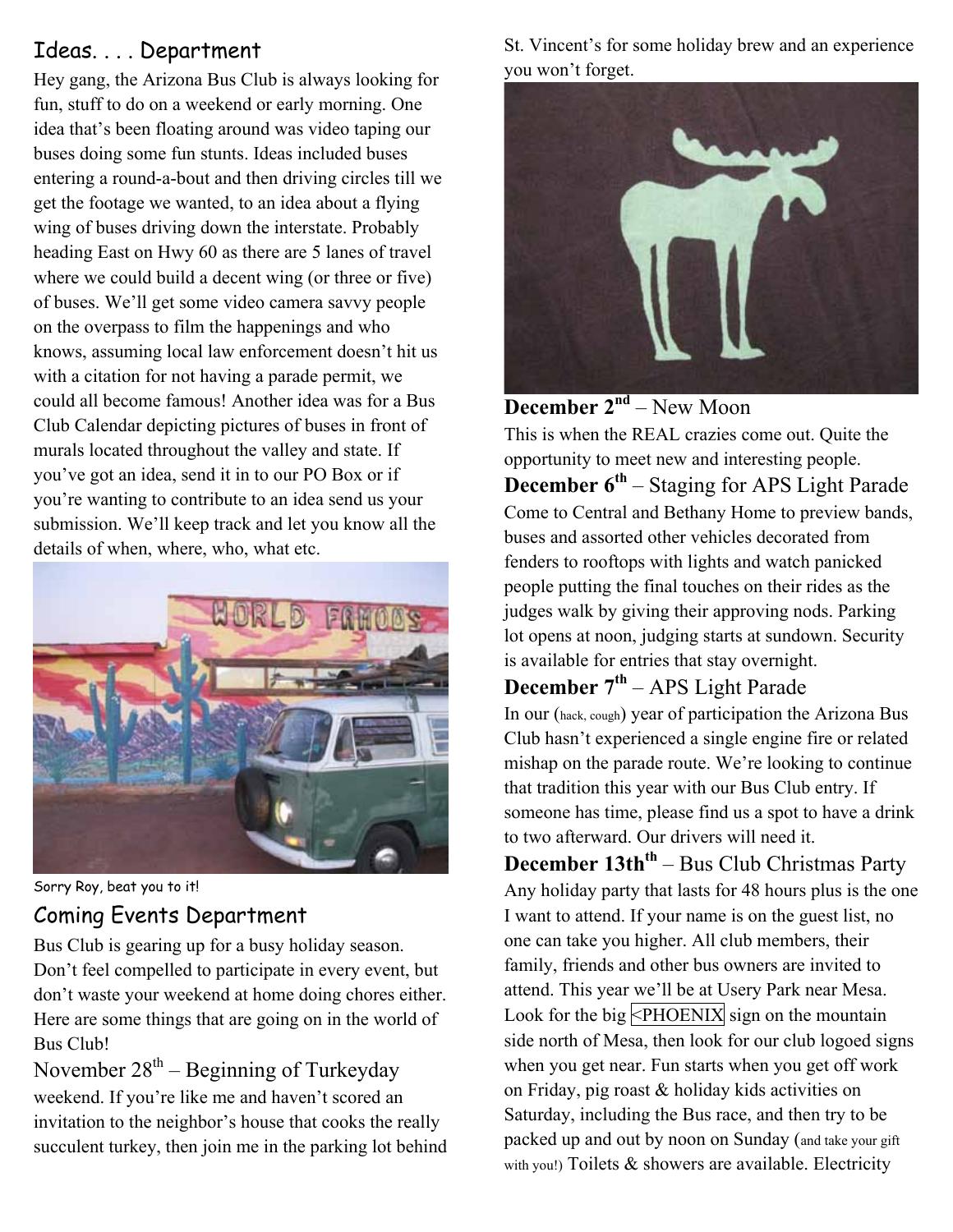

No Gary, not that kind of pig roast.

available in the ramada for crock pots, warming plates, Christmas lights, etc. Saturday pot luck to start when the pig is done roasting - 4pm or so. Don't hold me to it, (we'll try to give you a heads up to start warming your side dish.) Turkey breast also provided. White Elephant gift exchange planned for adults, unless I get flack about it. Bring a gift, get a gift. Get on our yahoogroups e-mail list for rules & ideas of what to bring. Tuesday, December  $17<sup>th</sup>$  – Full Moon

Tuesday, December  $24<sup>th</sup>$  – Christmas Eve Tuesday, December  $31<sup>st</sup>$  – New years eve, New moon!



The pole is the illusion. Ketchikan, AK. January  $16^{th} - 19^{th}$ - Buses by the Bridge XVIII Hear Ye Hear Ye Hear Ye

It's that time of the year again for the best VW Bus campout and show in BEAUTIFUL Lake Havasu City Arizona. Volkswagen bus camp-out is for BUSES, other VW's are welcome but have a segregated area to park and camp in the event area, there is also an area set aside for

#### RV's (NO HOOK-UPS)

COST 40 dollars if you show up Thursday 30 dollars if you show up Friday 20 dollars if you show up Saturday This is PER Vehicle not person, everyone in the VW bus is included. Spectator cost is \$2 dollars for the weekend

Whats HAPPENING during the weekend

**Thursday**; is free day to do what you want **Friday**; Same as Thursday, damn another day to do nothing but have fun, maybe you can cruse over to the Balloon Fest and check it out. There is a shuttle in walking distance.

**Saturday**; The day all hell breaks loose. Wake up early to watch all the Hot Air Balloons ascend from all over the place. We have all the Kids activities with a bouncey thingy and other going on's. Later on that day we have the Famous CHILE Cook-Off where the finest VW Bus chefs compete for a great prize and everyone gets fed (if you like chile) for a small donation!!! In the early evening after everyone (well most at least) finish eating their dinner we have the FAMOUS evening RAFFLE filled with great VW related items.

**Sunday** roles around and the event winds down which starts off with a pancake breakfeast hosted by the Boy Scouts of America for a small fee

After this is over we start with the awards, camp clean up then the final raffle where afterwards we will stay our good byes to all. Visit www.thesamba.com under "Community" for more info.

## September  $19^{th} - 21^{st}$  2014 – JJXXIV

Don't ask us about this event just yet….

#### Next month: The prez talks about Ala Ska!



Sign inside Vancouver intl', Canada. Also available in French. Send us your articles and you can avoid looking at pictures like this! busclubeditor@gmail.com